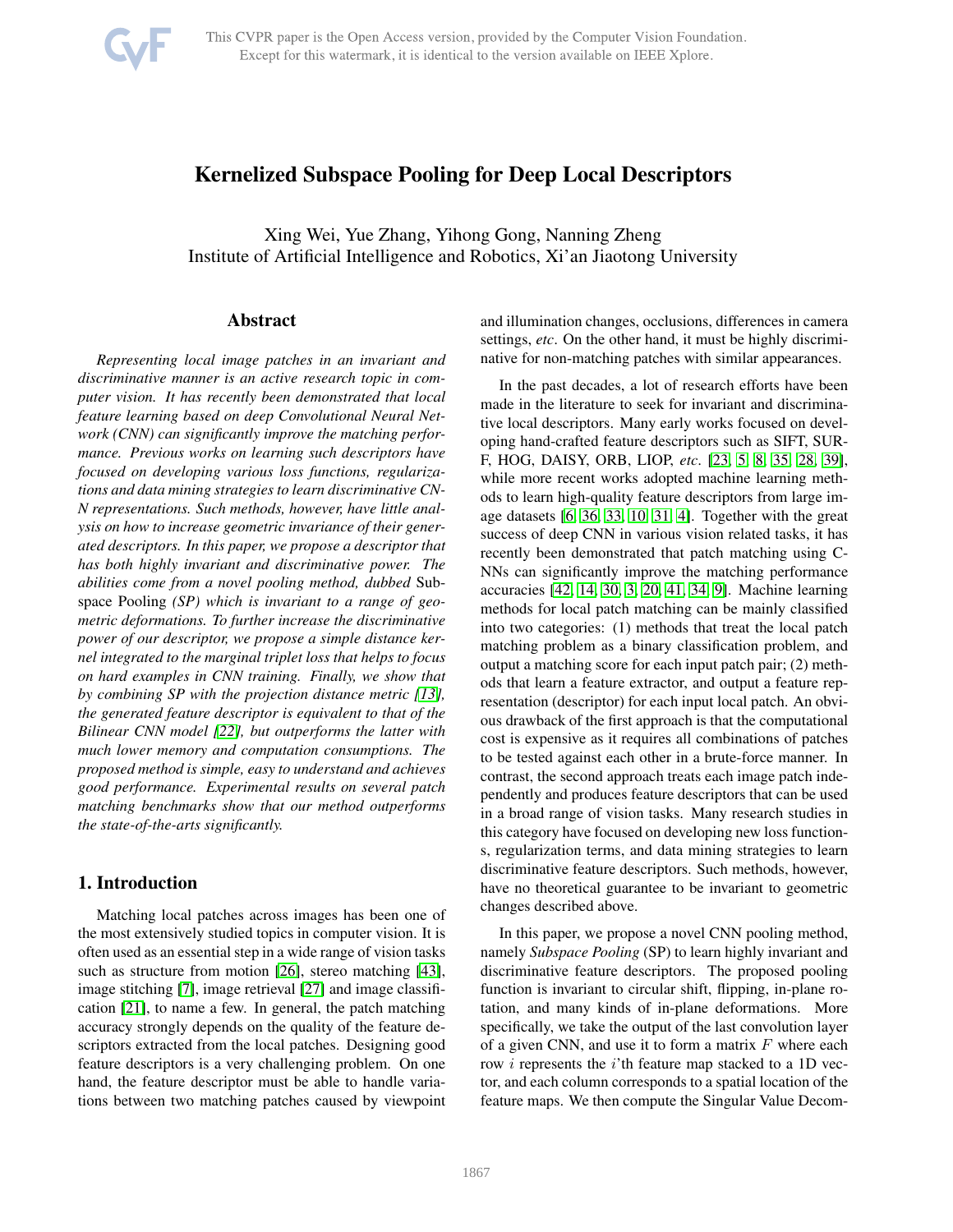position (SVD) of the matrix and use its principal singular vectors as the feature representation of the input patch. We show that the feature descriptor produced this way is invariant to all the geometric changes that can be expressed as the column permutations of the matrix  $F$ . The proposed SP method is differentiable and thus can be readily applied to a given CNN using the standard Back Propagation (BP) training method. Comprehensive experimental evaluations on three popular patch matching benchmarks show superior performance accuracies to the representative methods in the literature. Moreover, we propose a simple Gaussian kernel to further improve its discriminative power. The distance kernel together with the marginal triplet loss makes the training procedure focus more on hard examples, thus helps to push the envelope further.

In summary, our contributions include: (1) we propose a novel CNN subspace pooling method that can remarkably improve the patch matching accuracy; (2) we show that the SP method is invariant to all geometric changes that can be expressed as the column permutations of the matrix  $F$ ; (3) to increase its discriminative power, we further proposed a distance kernel integrated to the marginal triplet loss which is helpful to focus on hard examples in CNN training; (4) we finally show that our SP method combined with the projection distance metric [\[13\]](#page-8-0) is equivalent to the Bilinear C-NN, but outperforms the latter with much lower memory and computation consumptions.

### 2. Related Work

#### 2.1. Invariant and Discriminative Feature Learning

A general framework for building robust local descriptors is to first compute local statistics (*e.g*. gradients) and then pool them together. The first stage aims to extract discriminative and photometric invariant features and the second stage is helping to increase geometric invariance. Most conventional feature descriptors are hand-crafted and use a fixed configuration for region pooling. For example, SIFT [\[23\]](#page-8-7) and its variants [\[5,](#page-8-8) [1\]](#page-8-27) use rectangular regions organized in a grid, GLOH [\[24\]](#page-8-28) uses a polar arrangement of summing regions, while DAISY [\[35\]](#page-8-10) employs a set of multi-size circular regions grouped into rings. To improve performance, several learning based methods were proposed to select pooling regions in a principled way. Brown *et al*. [\[6\]](#page-8-13) proposed a Powell optimisation method to find the best configuration of DAISY-like descriptors. Pooling region selection using boosting was explored in [\[36\]](#page-8-14), achieving good performance. It is also shown in [\[31\]](#page-8-17) that learning the pooling regions can be performed by optimising a sparsity-inducing  $L_1$  regulariser, yielding a convex problem which has a global optimal solution. Though these methods achieve remarkable performance, they are much more sophisticated than our method and are difficult to be applied into CNNs.

Other works handle geometric invariance from different perspectives. Hassner *et al*. [\[15\]](#page-8-29) proposed scale invariant SIFT, as an alternative to single-scale descriptors. They employed a linear subspace representation of multi-scale SIFT descriptors which is similar to our representation but in different domain. This idea was further extended in [\[40\]](#page-8-30) to produce an affine invariant descriptor of a set of affine warped pathes. Our proposed method differs from them in that our method operates on spatial domain and can handle more general transforms such as the non-rigid deformation. Furthermore, these methods lack a learning procedure to learn descriptors from data, but using a pre-defined configuration to compute the linear subspace representation by generating helper images at multiple scales or using different affine transforms. This greatly limits the deformation types that can be handled by those methods. On the contrary, our method is an end-to-end framework, thus can improve invariance to such transforms by directly adding helper images into our training set as a data augmentation process. There are also descriptors to handle the non-rigid deformation. One representative is the DaLI method [\[29\]](#page-8-31) (DALI), which uses the heat diffusion theory to build a deformation and illumination invariant descriptor. Compared to DaLI, our method is simpler and performs better.

#### 2.2. Local Patch Matching via CNNs

Motivated by tremendous successes of deep learning techniques in visual classification and recognition problems. Researchers have paid attention to using deep CNNs in local feature learning. Han *et al*. [\[14\]](#page-8-20) (MATCHNET) proposed to jointly learn a deep network for patch representation as well as a network for robust feature comparison. It significantly improves previous results, showing a great potential of CNNs in descriptor learning. Zagoruyko and Komodakis [\[42\]](#page-8-19) (DC-S2S) explored different kinds of network architectures for patch matching. They found that a 2-channel model, which simply considers the two patches of an input pair as a 2-channel image, achieves the best result. This kind of methods is computational expensive since they require all combinations of patches to be tested against each other in a brute-force manner.

Another class of works tries to learn local descriptors using existing distance metric such as the  $L_2$  distance. Simo-Serra *et al*. [\[30\]](#page-8-21) (DEEPDESC) trained a siamese network using a mining strategy to select hard pairs. Kumar *et al*. [\[20\]](#page-8-23) (TNET-TGLOSS) used triplet network and proposed a global loss function to minimize the overall classification error in the training set. Balntas *et al*. [\[3\]](#page-8-22) (TF-M) also adopted a triplet network, together with an in-triplet mining method of hard negatives. Tian *et al.* [\[34\]](#page-8-25) (L2-NET) proposed an efficient sampling strategy, and several regularizations on the intermediate feature maps and the output descriptor to im-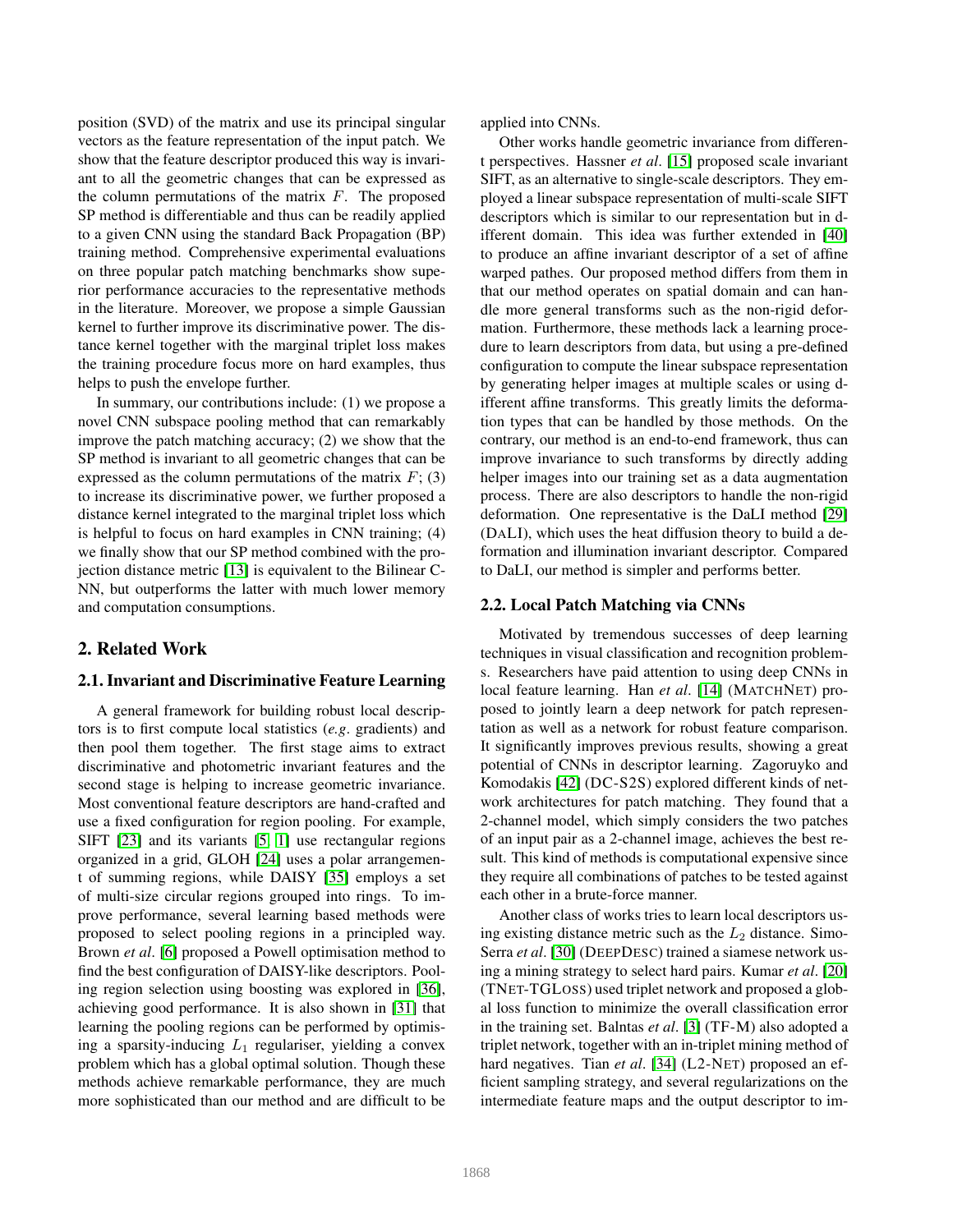prove performance. Mishchuk *et al*. [\[25\]](#page-8-32) (HARDNET) proposed an effective mining strategy which mimics the feature matching procedure in a batch fashion, achieving the currently best performance.

This paper aims to develop an invariant and discriminative descriptor that can be measured with existing distance metric efficiently. The proposed method is distinctive in that it designs a novel pooling method which is invariant to many kinds of in-plane transforms and is robust to a wide range of deformations validated by various challenging benchmarks. Such properties are important and have long been pursued in local descriptor engineering.

### 3. Kernelized Subspace Pooling

#### 3.1. Preliminaries

A typical CNN consists of mainly three building blocks: convolution, active function, and pooling fuction. The conventional convolution operation in CNN uses a fixed size kernel to extract features in a sliding window fashion. Each element of the kernel is used at every position (except perhaps some of the boundary pixels), thus the convolution can be considered as a spatially invariant filtering which has been intensively studied in the image processing community [\[11\]](#page-8-33). The spatially invariant filtering, however, dose not ensure that the output feature map is invariant to geometric transforms since the spatial locations of feature elements are maintained. Nevertheless, the learned kernels together with the non-linear active functions can be robust to photometric variations when trained on large data.

In order to handle geometric changes, pooling methods are necessary. A pooling function replaces the output of the network at a certain location with a summary statistic of its nearby outputs. For example, the max pooling computes the maximum output within a rectangular neighborhood. Other popular pooling functions include the average pooling, the  $L_2$  norm of a rectangular neighborhood, or a weighted average based on the distance from the central pixel [\[12\]](#page-8-34). The fully-connected layer can also be treated as a pooling layer which consists of several weighted average operations. If the pooling area is the whole feature map, several popular pooling functions are invariant to in-plane transforms. For example, the max pooling and the average pooling both pool a feature map regardless of the location of each element. On the contrary, the fully-connected operation does not have such a property in general.

Though the max pooling and average pooling are invariant to a range of deformations, they both have low discriminative power. For example, if we decrease all the elements except for the maximum one in a max pooling layer, the output is unchanged. And for the average pooling, the input feature map can vary significantly even if the average value remains. Our aim is to develop a pooling function that is invariant to deformations like the max pooling and average pooling, but also equipped with high discriminative power.

#### <span id="page-2-0"></span>3.2. Linear Subspace Pooling

We now present the proposed pooling method. The basic idea is to model the convolutional feature maps with the linear subspace spanned by its principal components. Formally, we write the CNN features of an input patch as a matrix  $F \in \mathbb{R}^{m \times p}$ . Where each row i represents the i'th feature map stacked to a 1D vector, and each column corresponds to a spatial location of the feature maps. The CNN features can then be represented by the linear subspace spanned by  $r (r < p, m)$  principal components of F. Specifically, let  $U\Sigma V^T$  be the SVD of F, thus the columns of  $U$  corresponding to the largest  $r$  singular values give the  $r$  principal orthonormal bases. The pooled CNN features obtained in this manner are r-dimensional linear subspaces of the m-dimensional Euclidean space, which lie on the  $(m, r)$  Grassmann manifold [\[13,](#page-8-0) [37\]](#page-8-35), denoted by  $\mathcal{G}_m^r$ . Limiting  $r$  to be smaller than  $p$  and  $m$  has two reasons. One is helpful to decrease the effect of noise, shading, occlusion, and other fine variations which are not useful for recognition. Another one is to reduce feature dimension. A point on the  $\mathcal{G}_m^r$  manifold is generally represented by a matrix  $Y \in \mathbb{R}^{m \times r}$  whose columns store an orthonormal basis of the subspace. Previously, such linear subspace representation is often used to build a robust model of an image set or a video sequence [\[38\]](#page-8-36) in computer vision.

We can easily justify that the linear subspace representation is independent to column permutation, leading up to the following proposition.

<span id="page-2-1"></span>Proposition 1. *The proposed subspace pooling is invariant to all the geometric changes that can be expressed as the column permutations of the matrix* F*.*

*Proof.* Let P be a permutation matrix and  $U\Sigma V^T$  be the SVD of  $F$ , we have

$$
FP = U\Sigma V^T P = U\Sigma (P^T V)^T, \tag{1}
$$

thus  $U\Sigma (P^T V)^T$  is the SVD of FP with the left singular vectors unchanged and the right singular vectors rowpermuted.  $\Box$ 

The main computation of the proposed subspace pooling is based on the singular value decomposition. However, back-propagation in neural network for SVD is nontrivial. Previously, such kinds of matrix back-propagation is explored in [\[18\]](#page-8-37). Here we directly write the conclusion for completeness and refer interested readers to [\[17,](#page-8-38) [18\]](#page-8-37) for proof.

**Proposition 2.** *(Back-propagation)* Let  $F = U\Sigma V^T$  be the *SVD* with  $X \in \mathbb{R}^{m \times p}$  and  $m \geq p$ , and  $\Sigma_p \in \mathbb{R}^{p \times p}$  be the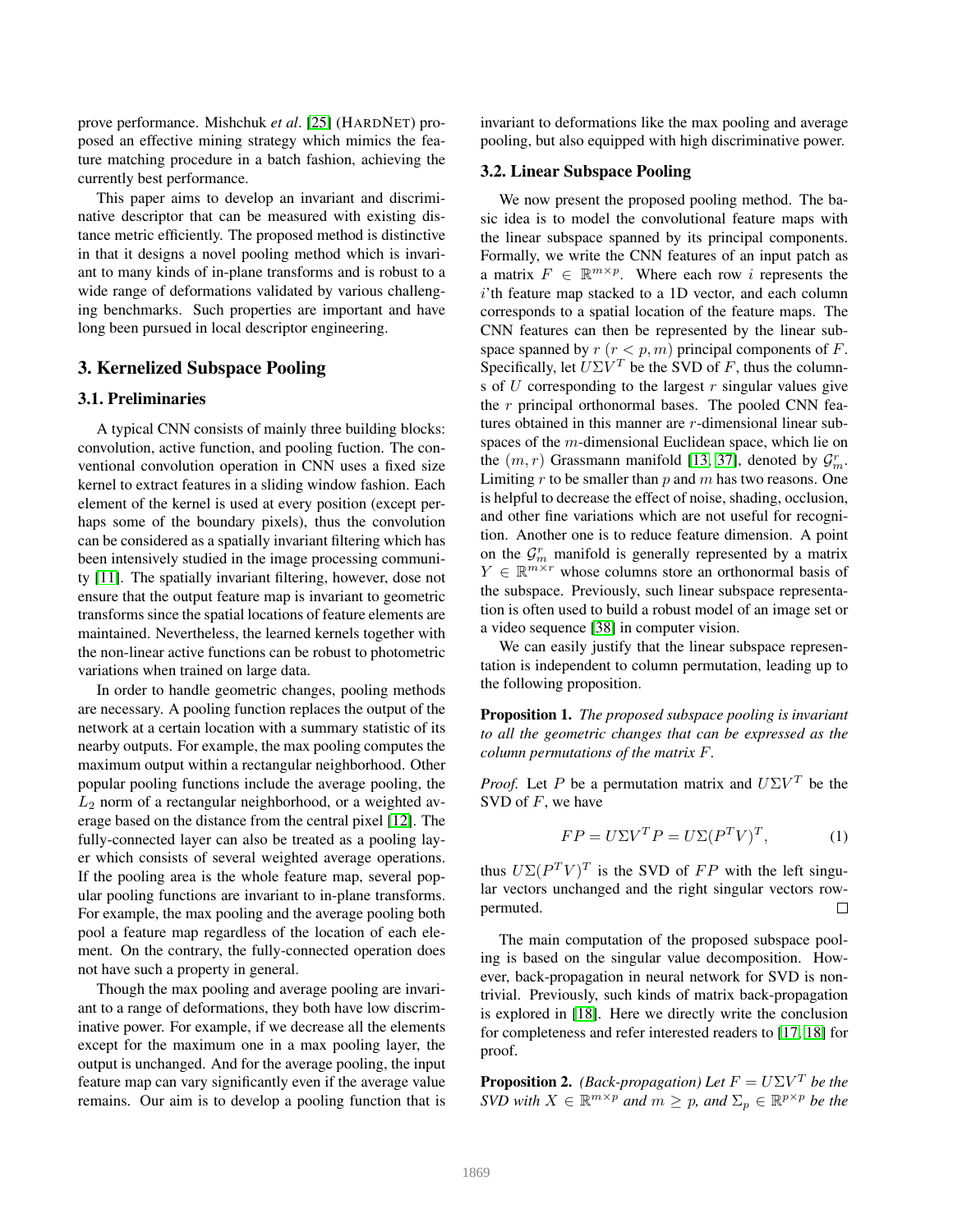*top p rows of* Σ*. Let*  $\frac{\partial \ell}{\partial U}$  *be the gradient of the loss function*  $\ell : \mathbb{R}^n \to \mathbb{R}$  w.r.t. U and consider the block decomposition  $\frac{\partial \ell}{\partial U} = \left( \left( \frac{\partial \ell}{\partial U} \right)_1 \middle| \left( \frac{\partial \ell}{\partial U} \right)_2 \right)$  with  $\left( \frac{\partial \ell}{\partial U} \right)_1 \in \mathbb{R}^{m \times p}$ ,  $\left( \frac{\partial \ell}{\partial U} \right)_2 \in$  $\mathbb{R}^{m \times m-p}$ . Denote  $A_{sym} = \frac{1}{2}(A + A^{T})$ ,  $A_{diag}$  be A with *all off-diagonal elements set to 0, and* ◦ *be the element-wise product. Then the gradient of the loss function*  $\ell$  *w.r.t.*  $F$  *is* 

$$
\frac{\partial \ell}{\partial F} = DV^T + U(-U^TD)_{diag}V^T + 2U\Sigma(K^T \circ (-D^T U \Sigma))_{sym}V^T,
$$
\n(2)

*where*

$$
D = \left(\frac{\partial \ell}{\partial U}\right)_1 \Sigma_p^{-1} - U_2 \left(\frac{\partial \ell}{\partial U}\right)_2^T U_1 \Sigma_p^{-1},\tag{3}
$$

*and*

$$
K_{ij} = \begin{cases} \left(\sigma_i^2 - \sigma_j^2\right)^{-1}, & i \neq j \\ 0, & i = j \end{cases} . \tag{4}
$$

### 3.3. Kernelized Subspace Pooling

There exist various distance metrics in the Grassman manifold and a good choice is the projection distance [\[13\]](#page-8-0). Specifically, for two points  $Y_1$  and  $Y_2$  on the  $\mathcal{G}_m^r$  manifold, the projection distance is defined as

<span id="page-3-0"></span>
$$
d_P(Y_1, Y_2) = 2^{-1/2} \|Y_1 Y_1^T - Y_2 Y_2^T\|_F, \tag{5}
$$

or more conveniently, using the squared form

<span id="page-3-1"></span>
$$
d_P^2(Y_1, Y_2) = 2^{-1} \|Y_1 Y_1^T - Y_2 Y_2^T\|_F^2
$$
  
=  $r - \|Y_1^T Y_2\|_F^2$ , (6)

where the last equation holds for the fact that  $Y_1^T Y_1 =$  $Y_2^T Y_2 = I_r$  and  $I_r$  is the identity matrix. The first formula in Equation [\(5\)](#page-3-0) requires calculating the Frobenius  $L_2$  distance between  $Y_1 Y_1^T$  and  $Y_2 Y_2^T$ , both of which are  $m \times m$  matrixes. Since  $m > r$ , the direct computation of  $\left\| Y_1 Y_1^T - Y_2 Y_2^T \right\|_F$  is inefficient. Equation [\(6\)](#page-3-1) shows that it is sufficient to compute only the Frobenius norm of  $Y_1^T Y_2$ , an  $r \times r$  matrix, to compare  $Y_1$  and  $Y_2$ . Though inefficient, the first formula implies that we can map  $Y_1$  and  $Y_2$  on the  $\mathcal{G}_m^r$  manifold to the points  $Y_1 Y_1^T$  and  $Y_2 Y_2^T$  in the Euclidean space, and compare them using the Frobenius  $L_2$ distance directly. We will show later that the form  $Y_1 Y_1^T$  is also related to the bilinear CNN model. Mapping a point to the Euclidean space may be more convenient for some algorithms that adopt Euclidean structures such as norm and inner product. Nevertheless, many machine learning algorithms can be applied in the original manifold directly for various tasks such as clustering and classification [\[19\]](#page-8-39).

To further increase the discriminative power of SP, we propose a simple distance kernel integrated to the marginal triplet loss which is helpful to focus more on the hard examples during CNN training. Specifically, we define the projection Gaussian kernel on the Grassman manifold as

$$
k_P: (\mathcal{G}_m^r \times \mathcal{G}_m^r) \to \mathbb{R}: k_P(Y_1, Y_2) := e^{\frac{d_P^2(Y_1, Y_2)}{\gamma}}, \quad (7)
$$

where  $d_P^2(Y_1, Y_2)$  is defined in Equation [\(6\)](#page-3-1) and  $\gamma > 0$ . For a given triplet  $(a, p, n)$  represents the anchor, positive and negative example, we consider the marginal triplet loss combined with the projection Gaussian kernel,

<span id="page-3-2"></span>
$$
J(a, p, n) = \max(0, \mu + k_P(a, p) - k_P(a, n)),
$$
 (8)

where  $\mu$  is the margin parameter. The Gaussian kernel function ( $\gamma > 0$ ) is monotonic increasing and grows faster at larger distances. Thus if  $d_P^2(a, p)$  is large (*i.e.*, hard positives), Equation [\(8\)](#page-3-2) gives an even larger penalty; whereas if  $d_P^2(a, n)$  is large (easy negatives), the loss becomes more subdued. That is, the Gaussian kernel helps the triplet loss focus more on hard examples to push the envelope further. We denote the pooling method together with the projection Gaussian kernel by *Kernelized Subspace Pooling* (KSP).

### 3.4. Connection to the Bilinear CNN model

Recently, the bilinear CNN model [\[22\]](#page-8-1) has yielded impressive performance on a range of visual tasks. Given two CNN feature matrixes  $F_1 \in \mathbb{R}^{m \times p}$  and  $F_2 \in \mathbb{R}^{n \times p}$  organized in the same manner as described in Sec. [3.2.](#page-2-0) The bilinear CNN model forms a descriptor as

<span id="page-3-3"></span>
$$
b(F_1, F_2) = F_1 F_2^T.
$$
 (9)

It can be easily verified that the bilinear pooling function is equivalent to spatial reordering. Thus the resulted descriptor has the same geometric invariant properties as ours described in Proposition [1.](#page-2-1)

From Equation [\(5\)](#page-3-0) and [\(9\)](#page-3-3) we can see that, the proposed subspace pooling together with the projection distance is equivalent to the bilinear pooling function, but using a single CNN. The bilinear CNN model incorporates two feature extractors, which can increase its discriminative power. However, the model size, memory consumption, and computational cost is roughly twice as its single counterpart. Another drawback of the bilinear CNN is that the produced descriptor is of high dimensionality. Equation [\(9\)](#page-3-3) shows that the dimension of a bilinear descriptor  $F_1 F_2^T \in \mathbb{R}^{m \times n}$ is the product of  $m$  and  $n$ . In addition, for a typical CNN architecture, like VGG [\[32\]](#page-8-40) or ResNet [\[16\]](#page-8-41), the number of feature maps  $m$  or  $n$  is often much larger than the number of spatial locations  $p$  after all the convolution layers, thus  $F_1 F_2^T$  is rank deficient. Also, as analysed in Sec. [3.2,](#page-2-0) the feature maps may be contaminated by fine variations such as noise, shading and occlusion that are not useful for recognition. This motivates us to find a robust low-rank model,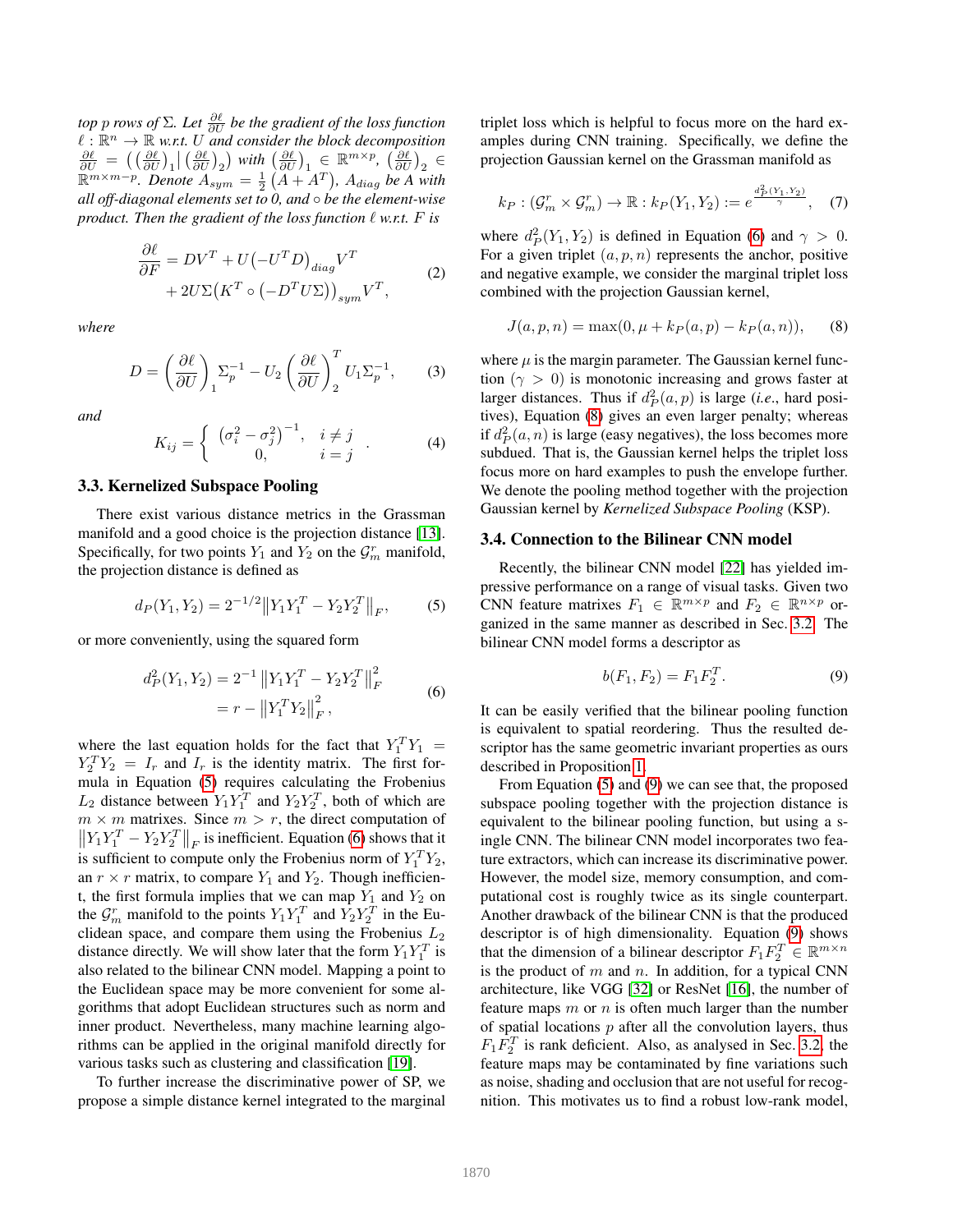<span id="page-4-0"></span>

Figure 1: Network Architecture. Conv = Convolution  $+$ Batch Normalization + ReLU.

which comes up to the proposed subspace representation. We show that the performance of our method with a single CNN is comparable or superior to the bilinear CNN on several patch matching benchmarks, and a produced descriptor with much lower dimensionality.

### 4. Implementation

Network architecture. Figure [1](#page-4-0) displays our network architecture. Our network consists of 6 convolution layers and a pooling layer. Batch normalization followed by Re-LU non-linearity is added after each layer, except the last one. The spatial resolution is down-sampled twice, each of which is performed by the convolution with a stride of 2. This network is similar to the one adopted in the L2- NET and HARDNET, except for the last convolution layer which is replaced with the proposed subspace pooling layer. Our network takes a  $32 \times 32$  image patch as input and outputs  $128 \times 8 \times 8$  feature maps after all convolution layers. We then reshape the feature maps to a  $128 \times 64$  matrix and extract 16 principal components for our subspace representation. Thus the dimension of the resulted descriptor is  $128 \times 16 = 2048$ . We also test an alternative configuration to reduce the feature dimension by decreasing the feature maps from 128 to 64 in the last two convolution layers and using 8 principal components in the pooling layer.

Loss function and data mining strategy. We use the marginal triplet loss with the projection Gaussian kernel defined in [\(8\)](#page-3-2) to train our model. The projection distance  $d_P^2(Y_1, Y_2)$  is first divided by  $r$  to be normalized in  $[0,1]$  and then modulated by the Gaussian kernel. We set the margin parameter  $\mu$  and bandwidth of Gaussian kernel  $\gamma$  to 10 and 0.3 respectively for all our experiments except for specification. It is shown in previous works [\[30,](#page-8-21) [34,](#page-8-25) [25\]](#page-8-32) that hard data mining is important to train the triplet objective. We employ the same mining strategy as HARDNET which is to find the hardest negative example for each patch in a minibatch. This strategy enables the network to access the most useful training samples efficiently.

Training. We train our network from scratch using the PyTorch library. The network is optimized by SGD with a start learning rate at 0.1, momentum of 0.9 and weight decay of 0.0001. We train our model within 20 epochs and the

<span id="page-4-1"></span>

Figure 2: Sample images and patches in the UBC, HPatches and DaLI datasets.

learning rate is linearly decreased to zero. The data are augmented by random flipping and rotating  $90^\circ$  online, which is the same setup as L2-NET and HARDNET.

### 5. Empirical Evaluation

We conduct extensive experiments on widely used benchmarks, with particular emphasis on testing the invariant ability of descriptors to geometric and photometric changes. Sample images and patches in the benchmarks are displayed in Figure [2.](#page-4-1) We report the results of the proposed SP and KSP methods on all three benchmarks, together with their low-dimensionality counterparts which are denoted by SP<sup>∗</sup> and KSP<sup>∗</sup> , respectively. We also compare our methods to the original bilinear CNN model (BILINEAR). We use the same network architecture as ours for each of its two CNNs, and the same loss function, data mining strategy *etc*., to ensure a fair comparison.

### 5.1. UBC Dataset

Most of learning based descriptors report their results on the UBC PhotoTourism, also known as Brown's dataset [\[6\]](#page-8-13). It consists of three subsets: *Liberty*, *Notre-Dame*, and *Yosemite*. Keypoints are detected by the Difference of Gaussian (DoG) detector and correspondences are established by multi-view 3D reconstruction.

We use the standard evaluation protocol for the UBC dataset, which calculates the false positive rate (FPR) at the point of 95% true positive recall for the task of patch correspondence verification. Table [1](#page-5-0) lists the results of proposed methods and state-of-the-arts using different subset as training data. Our KSP method outperforms state-of-thearts in all categories. Our SP method achieves comparable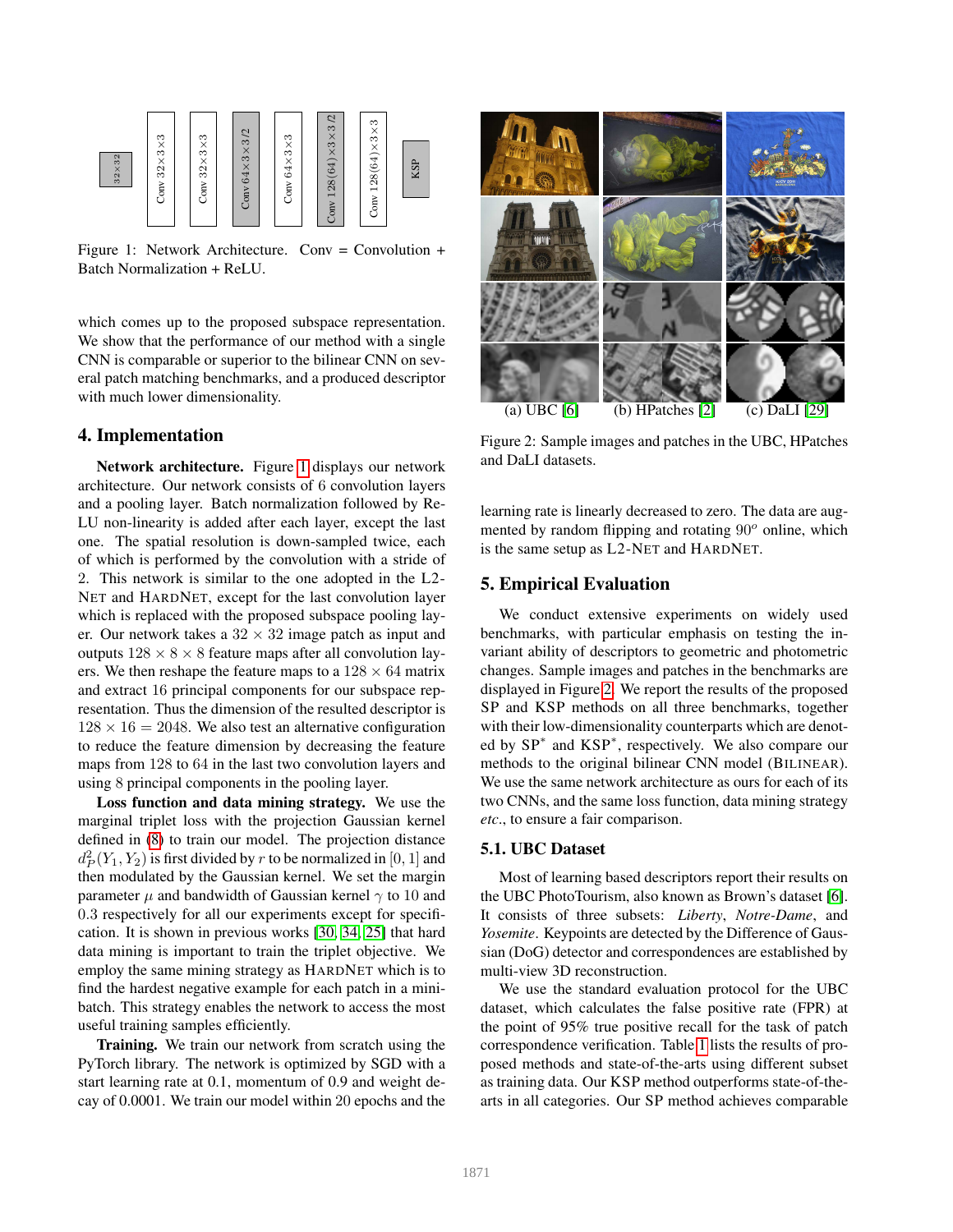<span id="page-5-0"></span>

| Training                               | Feature   | Notre-Dame | Yosemite | Liberty    | Yosemite | Liberty  | Notre-Dame | Mean  |
|----------------------------------------|-----------|------------|----------|------------|----------|----------|------------|-------|
| Test                                   | Dimension | Liberty    |          | Notre-Dame |          | Yosemite |            |       |
| <b>SIFT</b> [23]                       | 128       | 29.84      |          | 22.53      |          | 27.29    |            | 26.55 |
| MATCHNET [14]                          | 4096      | 6.90       | 10.77    | 3.87       | 5.67     | 10.88    | 8.39       | 7.74  |
| DC-S2S [42]                            | 512       | 6.45       | 11.51    | 3.05       | 5.29     | 9.02     | 10.44      | 7.63  |
| $D$ -Desc [30]                         | 128       | 10.90      |          | 4.40       |          | 5.69     |            | 6.99  |
| TNET-TGLOSS [20]                       | 256       | 9.91       | 13.45    | 3.91       | 5.43     | 10.65    | 9.47       | 8.80  |
| $TF-M [3]$                             | 128       | 7.22       | 9.79     | 3.12       | 3.85     | 7.82     | 7.08       | 6.47  |
| L <sub>2</sub> -N <sub>ET</sub> $[34]$ | 128       | 2.36       | 4.70     | 0.72       | 1.29     | 2.57     | 1.71       | 2.23  |
| HARDNET <sup>[25]</sup>                | 128       | 2.34       | 3.31     | 0.60       | 1.00     | 2.19     | 2.28       | 1.97  |
| <b>BILINEAR</b>                        | 16384     | 1.39       | 2.06     | 0.38       | 0.59     | 1.68     | 1.53       | 1.27  |
| <b>SP</b>                              | 2048      | 1.56       | 2.10     | 0.39       | 0.62     | 1.70     | 1.92       | 1.38  |
| <b>KSP</b>                             | 2048      | 0.82       | 1.36     | 0.29       | 0.47     | 0.60     | 0.51       | 0.68  |
| $SP^*$                                 | 512       | 1.95       | 2.62     | 0.49       | 0.77     | 2.24     | 2.48       | 1.76  |
| $KSP^*$                                | 512       | 1.63       | 2.11     | 0.48       | 0.62     | 1.47     | 1.38       | 1.28  |

Table 1: Performance on the UBC [\[6\]](#page-8-13) dataset. Numbers are the false positive rate at 95% recall.

performance to the bilinear CNN but uses much lower dimensionality. It can also be seen that this dataset is nearly saturated due to the recent improvements on local descriptors learning. Therefore, we use more challenging datasets in the following sections for comprehensive comparison. In the rest of paper, we use our model trained on the *Liberity* sequence, which is a common practice [\[25\]](#page-8-32) to allow a fair comparison.

#### 5.2. HPatches Dataset

Recently, Balntas *et al*. [\[2\]](#page-8-42) proposed a large dataset for local descriptor evaluation. It contains 116 sequences with 6 images for each. The dataset is split into two parts: viewpoint (VIEWPT) - 59 sequences with significant viewpoint change and illumination (ILLUM) - 57 sequences with significant illumination change. Keypoints are detected by DoG, Hessian-Hessian and Harris-Laplace detectors in the reference image and projected to the rest of the images in each sequence, using the ground-truth homographies with 3 levels of geometric noise: EASY, HARD and TOUGH. The HPatches benchmark defines three tasks: patch correspondence verification, image matching, and patch retrieval.

Results are shown in Figure [3.](#page-6-0) Similar to UBC, HARD-NET was also the best performer on HPatches in previous literature, while BILINEAR, the proposed SP and KSP all outperform it by a noticeable margin. Our KSP method achieves the best results on all three tasks. The advantage is larger on image matching and patch retrieval tasks where KSP outperforms HARDNET 7 percentage points on both. SP and BILINEAR achieve equal performance on the verification task while SP performs better on the image matching and patch retrieval task. This demonstrates that our SP descriptor is more compact and robust than that of BILINEAR

<span id="page-5-1"></span>

Figure 4: Performance (mAP) vs. the number of distractors, evaluated on the patch retrieval task of HPatches [\[2\]](#page-8-42) dataset.

for the reason that SP only using the leading principal components. We also plot the patch retrieval accuracies when varying the number of distractors (non-matching patches) in Figure [4.](#page-5-1) The results of earlier CNN based methods DC-S2S, D-DESC and TF-M are remarkably better than handcrafted descriptors SIFT and RSIFT in the presence of low numbers of distractors. However, their accuracies degrade quickly as the size of the database grows. On the other hand, our SP and KSP outperform all the others and the differences are more significant in large numbers of distractors.

#### 5.3. DaLI Dataset

In order to evaluate the non-rigid deformation and illumination invariant properties of local descriptors properly, Simo-Serra *et al*. [\[29\]](#page-8-31) collected a dataset of deformable objects under varying illumination conditions. The dataset consists of 12 objects of different materials with four de-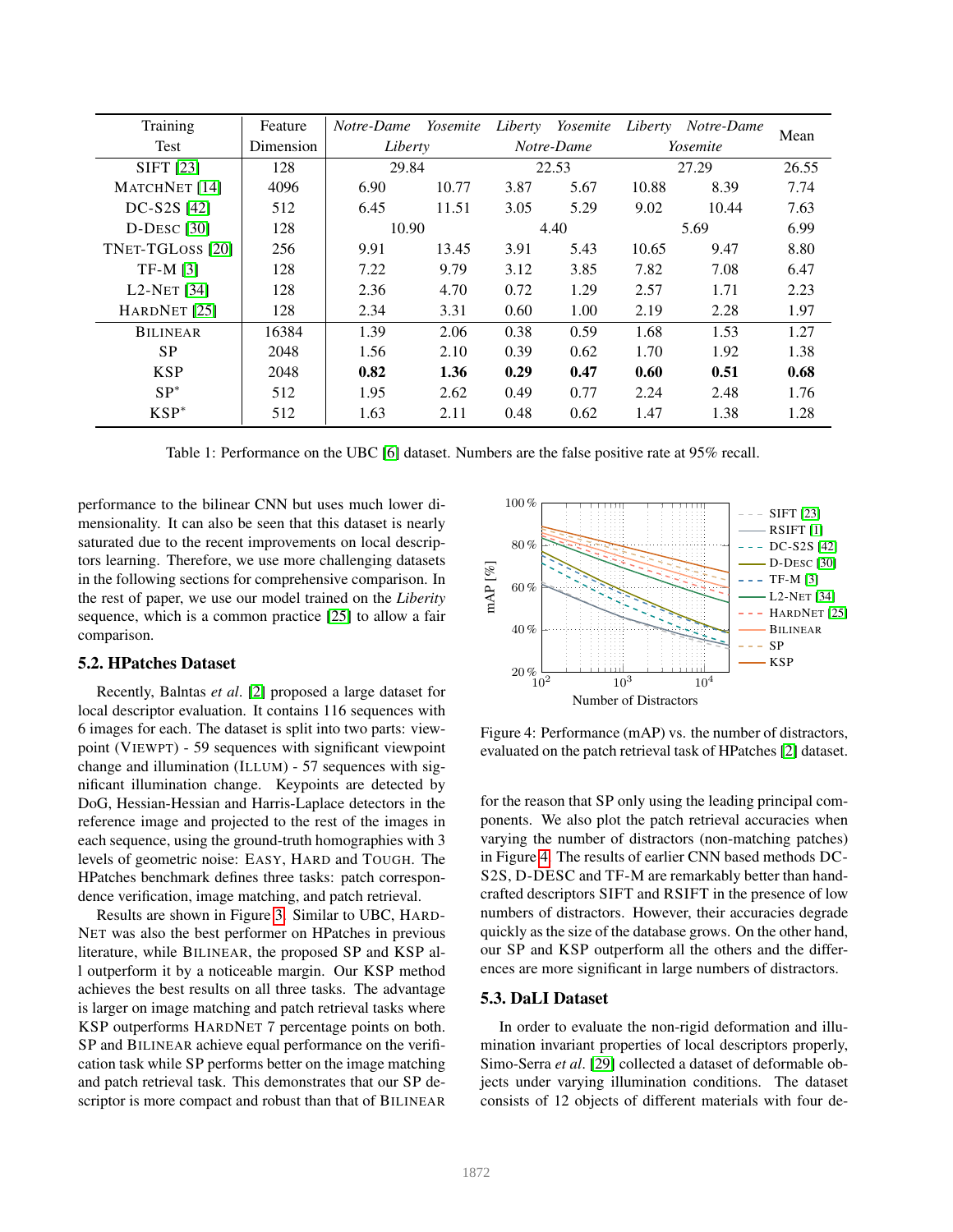<span id="page-6-0"></span>

#### **EASY HARD TOUGH**

Figure 3: Verification, matching and retrieval results for HPatches [\[2\]](#page-8-42) dataset. Colour of the marker indicates EASY, HARD, and TOUGH noise. The type of the marker corresponds to the variants of the experimental settings. The bar is the average of the variants of each task.

formation levels and four illumination conditions each, for a total of 192 images. Keypoints are detected by the DoG detector and correspondences are manually annotated.

We compare our methods to state-of-the-arts which have reported their performances on this dataset, including SIFT, DAISY, DALI and D-DESC. The standard evaluation protocol is spliting the dataset into deformation (*Def.*), illumination (*Ill.*) and deformation with illumination (*Def.*+*Ill.*) subsets. The results are shown in Table [2.](#page-6-1) Our SP and K-SP methods significantly improve on previous results in all three splits. Figure [5](#page-7-0) displays the results for the deformation subset. As can be seen that our KSP performs best in all deformation levels and shows more advantage on higherlevel deformations. What is worth to notice is that the image patches in this dataset are cropped to be circular, while our descriptors are trained on square patches. This shows that our methods have good generalization ability.

#### 5.4. Model Analysis

Compared to max pooling and average pooling. The max pooling (MP) and average pooling (AP) are also invariant to some geometric changes when used as global operations. Here we replace the proposed SP with the MP and AP and evaluate their performances on the HPatches dataset. As can be seen from Table [3](#page-6-2) that the results of MP and AP are inferior to our SP due to their low discriminative abilities.

The influence of subspace dimension. As analysed in previous sections, one reason that we choose  $r$  principal components for our subspace representation rather than all

<span id="page-6-1"></span>

| Descriptor         | Training    | Def.   | Ill.      | Def.+Ill. |
|--------------------|-------------|--------|-----------|-----------|
| SIFT [23]          |             | 55.82% | 60.76%    | 53.43%    |
| DAISY [35]         |             | 67.37% | 75.40%    | 66.20%    |
| DALI [29]          |             | 70.58% | 89.90%    | 72.91%    |
| <b>D-DESC</b> [30] | $Lib.+Yos.$ | 76.57% | 88.43%    | 75.93%    |
| <b>BILINEAR</b>    | Lib.        | 81.12% | 92.48%    | 81.29%    |
| SP                 | Lib.        | 82.08% | 95.07%    | 83.00%    |
| <b>KSP</b>         | Lib.        | 83.60% | $97.17\%$ | 84.81%    |
| $SP^*$             | Lib.        | 81.31% | 92.84%    | 81.12%    |
| $KSP^*$            | Lib.        | 81.61% | 95.17%    | 82.55%    |

Table 2: Results on the DaLI [\[29\]](#page-8-31) dataset. We show the mean accuracy of descriptor matches and highlight the topperforming descriptor for each of setting, in bold.

<span id="page-6-2"></span>

| Descriptor | Verification Matching |           | Retrieval |
|------------|-----------------------|-----------|-----------|
| MР         | 84.63%                | 39.54%    | 48.90%    |
| AP         | 86.08%                | $45.01\%$ | 54.61%    |
| SP         | 88.95%                | 54.67%    | 63.22%    |

Table 3: Subspace pooling (SP) compared to max pooling (MP) and average pooling (AP).

the orthonormal bases is to reduce the effect of small useless variations in the CNN features. This section explores the performance of the SP descriptor w.r.t. the number of principal components. Figure [6](#page-7-1) (a) shows the experimental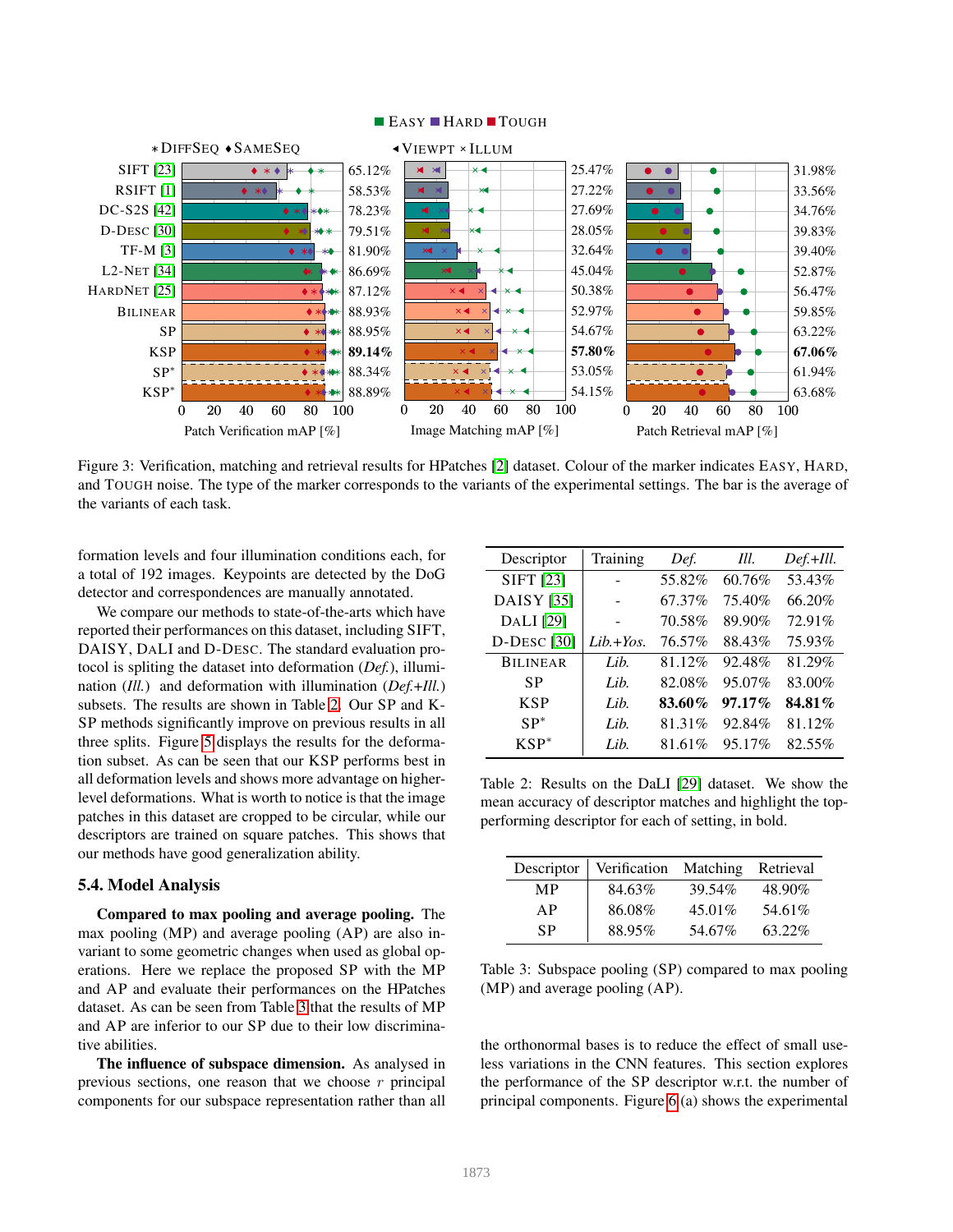<span id="page-7-0"></span>

Figure 5: Results when increasing the deformation levels while keeping the illumination constant on the DaLI [\[29\]](#page-8-31) dataset.

<span id="page-7-1"></span>

Figure 6: The effect of subspace dimension for SP and the bandwidth of the projection Gaussian kernel for KSP.

results. Using smaller or larger amount of principal components are both harmful to the SP descriptor. A good compromise on performance and feature size is achieved when using 16 principal components, while decreasing the number of principal components will lose valuable information and increasing it introduce trivial details.

The influence of Gaussian bandwidth. All experiments on the UBC, HPatches and DaLI datasets show that KSP consistently performs better than SP. The projection Gaussian kernel adopted in KSP contains one parameter  $\gamma$ that determines the bandwidth of the Gaussian distribution. In fact,  $\gamma$  can be learned from data, using the standard BP training method for CNN. However, our preliminary experiments show that the learned  $\gamma$  causes overfitting on several datasets. Thus this paper treats  $\gamma$  as a free parameter. Fig-ure [6](#page-7-1) (b) displays the performance of KSP w.r.t. several  $\gamma s$ .

Performance on another network architecture. The proposed subspace pooling method is applicable to a given CNN architecture to increase its invariant ability. Here we test another network which is adopted in the TF-M [\[3\]](#page-8-22) descriptor. We replace the fully-connected layer in TF-M with our subspace pooling layer and reserve other settings. As can be seen from Table [4](#page-7-2) that our proposed methods remarkably improve the performance of TF-M.

<span id="page-7-2"></span>

| Descriptor | Verification | Matching | Retrieval |
|------------|--------------|----------|-----------|
| $TF-M [3]$ | 81.90%       | 32.64%   | 39.40\%   |
| $TF-M+SP$  | 82.54%       | 36.07%   | $43.25\%$ |
| $TF-M+KSP$ | 82.78%       | 38.42%   | 45.68%    |

Table 4: The performance of TF-M can be significantly improved when incorporating our subspace pooling layer.

### 6. Concluding Remarks

This paper proposes a pooling method to learn invariant and discriminative descriptors using CNNs. We first analyse that the convolution operation in CNNs is not invariant to various geometric changes. In order to achieve such invariance, pooling methods are necessary. However, the widely used max pooling and average pooling have low discriminative power when adopted as global operations. The proposed subspace pooling (SP), on the contrary, has both highly invariant and discriminative power. The proposed SP, as well as the max pooling, average pooling and bilinear CNN, do not use any spatial information of the CNN features which makes it convenient to handle complex transforms that do not have a parametric model, *e.g*., the nonrigid deformation. In fact, this representation is more reasonable for a local descriptor rather than the global description of a large region. Especially for scenes obtained from certain situations such as vision-based navigation, where the relative positions of feature elements provide useful information. A potential solution to describe relationships of feature elements is to use graph embedding techniques. We will explore this direction in the future.

### Acknowledgement

This work was supported by the National Basic Research Program of China (Grant No.2015CB351705), and the State Key Program of National Natural Science Foundation of China (Grant No.61332018).